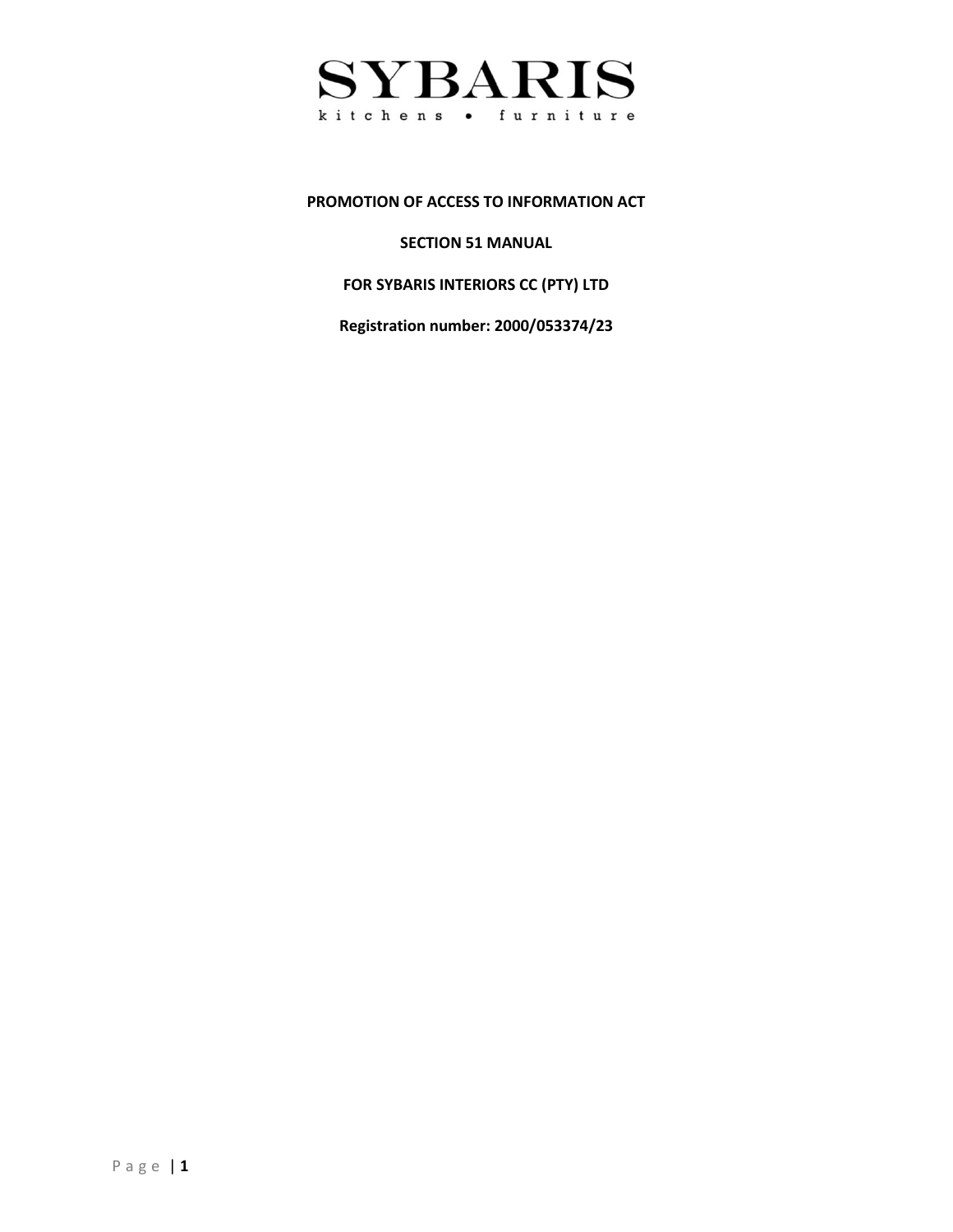# **1. Introduction**

This Manual is published in terms of Section 51 of the Promotion of Access to Information Act No. 2 of 2000. The Act gives effect to the provisions of Section 32 of the Constitution, which provides for the right of access to information held by the State and to information held by another person that is required for the exercise and/or protection of any right.

The aim of this Manual is to assist Requestors in requesting access to information from Sybaris Interiors cc as contemplated in the Act.

This Manual may be amended from time to time, and once amendments have been affected, the latest version of this Manual will be distributed and published in accordance with the Act.

A Requestor is welcome to contact Sybaris Interiors cc's Group Information Officer (see contact details below) should he/she require any assistance with the use or content of this Manual.

The reference to any information in addition to that specifically required in terms of Section 51 of the Act does not create any right or entitlement (contractual or otherwise) to receive such information, other than in terms of the Act.

## **2. Definitions**

Unless the context clearly indicates otherwise, the following terms shall have the meanings assigned to them hereunder, namely: –

- "Act" means the Promotion of Access to Information Act No. 2 of 2000, as amended from time to time;
- "Data Subjects" means the person to whom personal information relates;
- "Group Information Officer" means the person acting on behalf of Sybaris Interiors cc and discharging the duties and responsibilities assigned to Sybaris Interiors cc by the Act. The Group Information Officer is duly authorized to act as such, and such authorisation has been confirmed by the head of Sybaris Interiors cc in writing;
- "Manual" means this manual published in compliance with Section 51 of the Act;
- "Sybaris Interiors cc" means Sybaris Interiors cc, and its South African subsidiaries and associated companies and entities;
- "Sybaris Interiors cc" means a company registered in terms of the laws of the Republic of South Africa under registration number 2000/053374/23;
- "Minister" means the cabinet member responsible for the administration of justice;
- "Personnel" means any person who works for or provides services to or on behalf of Sybaris Interiors cc and receives or is entitled to receive any remuneration. This includes, without limitation, directors (both executive and non-executive), all permanent, temporary and parttime staff as well as contract workers;
- "POPIA" means the Protection of Personal Information Act 4 of 2013;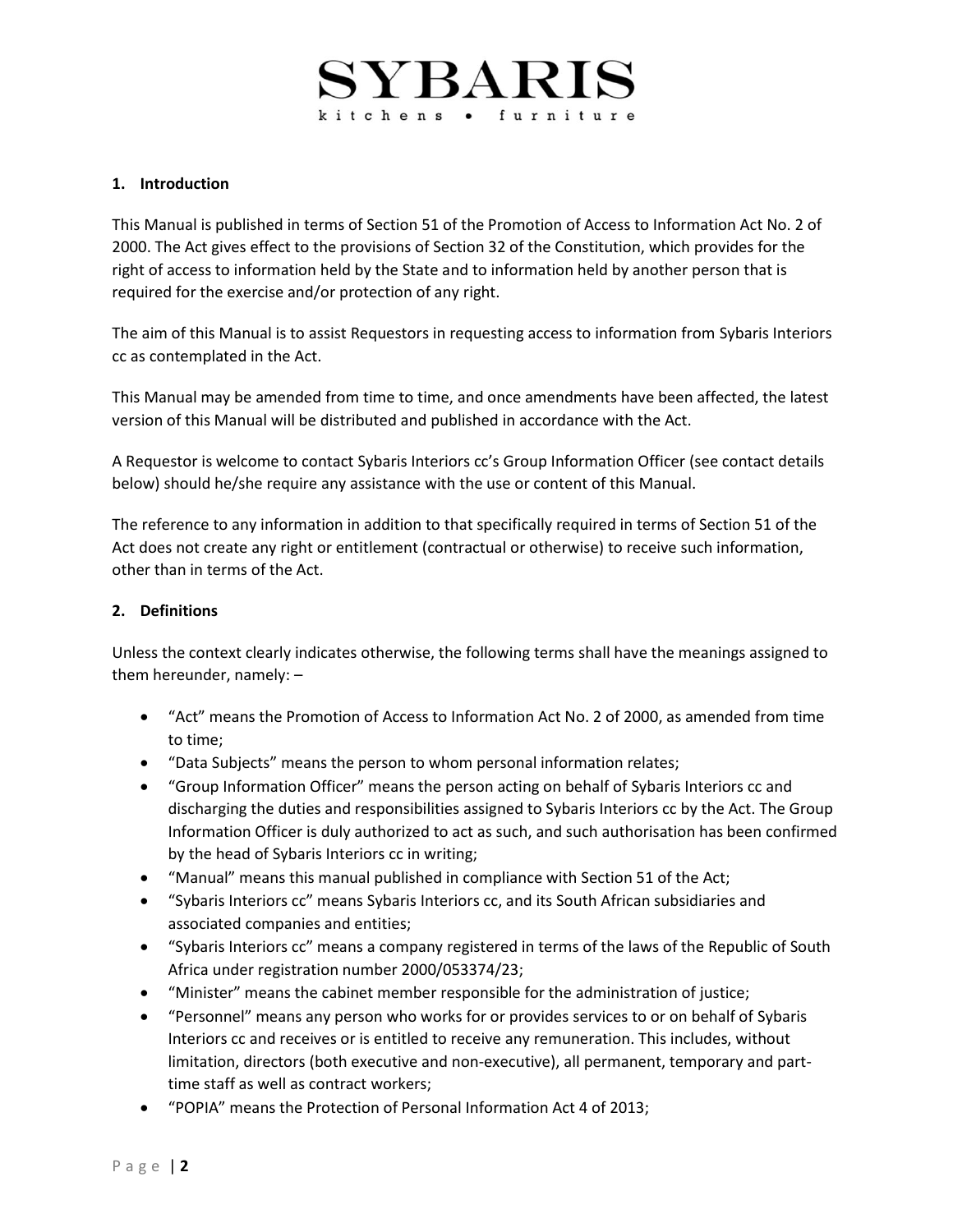# ${\rm SYBARIS}$ kitchens . furniture

- "Record" means any recorded information, regardless of form or medium, which is in the possession or under the control of Sybaris Interiors cc, irrespective of whether it was created by Sybaris Interiors cc;
- "Request" means a request for access to a Record of Sybaris Interiors cc;
- "Requestor" means any person, including a public body or an official thereof, making a Request for access to a Record of Sybaris Interiors cc and includes any person acting on behalf of that person;
- "SAHRC" means the South African Human Rights Commission.

Unless a contrary intention clearly appears, words signifying:-

- the singular includes the plural and vice versa;
- any one gender includes the other genders and vice versa; and
- natural persons include juristic persons.

Terms defined in the Act shall have the same meaning in this Manual.

### **3. Contact Details**

The Group Information Officer of Sybaris Interiors cc is the person to whom Requests for access to Records should be addressed. The Information Officer may appoint, where it is deemed necessary, Deputy Information Officers, as allowed in terms of section 17 of the Act as well as section 56 of the POPIA. This is in order to render Sybaris Interiors cc as accessible as is reasonably possible for requesters of its records and to ensure fulfilment of its obligations and responsibilities as prescribed in terms of section 55 of the POPIA. All requests for information in terms of this Act must be addressed to the Information Officer. The Group Information Officer's contact details are listed below:

| Name of Private                           | Sybaris Interiors cc (PTY) Ltd                                |
|-------------------------------------------|---------------------------------------------------------------|
| <b>Postal Address</b>                     | PO Box 3235, Knysna, 6570                                     |
| <b>Street Address</b>                     | B1 Delmeer Factory, cnr Progress & Noble street, Knysna, 6570 |
| Phone number                              | 044 382 2866                                                  |
| <b>Group Information Officer</b>          | Ashley Weir                                                   |
| <b>Email of Group Information Officer</b> | Accounts@Sybaris.co.za                                        |
| <b>Telephone Number</b>                   | 044 382 2866                                                  |

## **4. How to Access the Guide as Described in Section 10 of the Act**

The SAHRC has, in terms of Section 10 of the Act, published a Guide to assist persons wishing to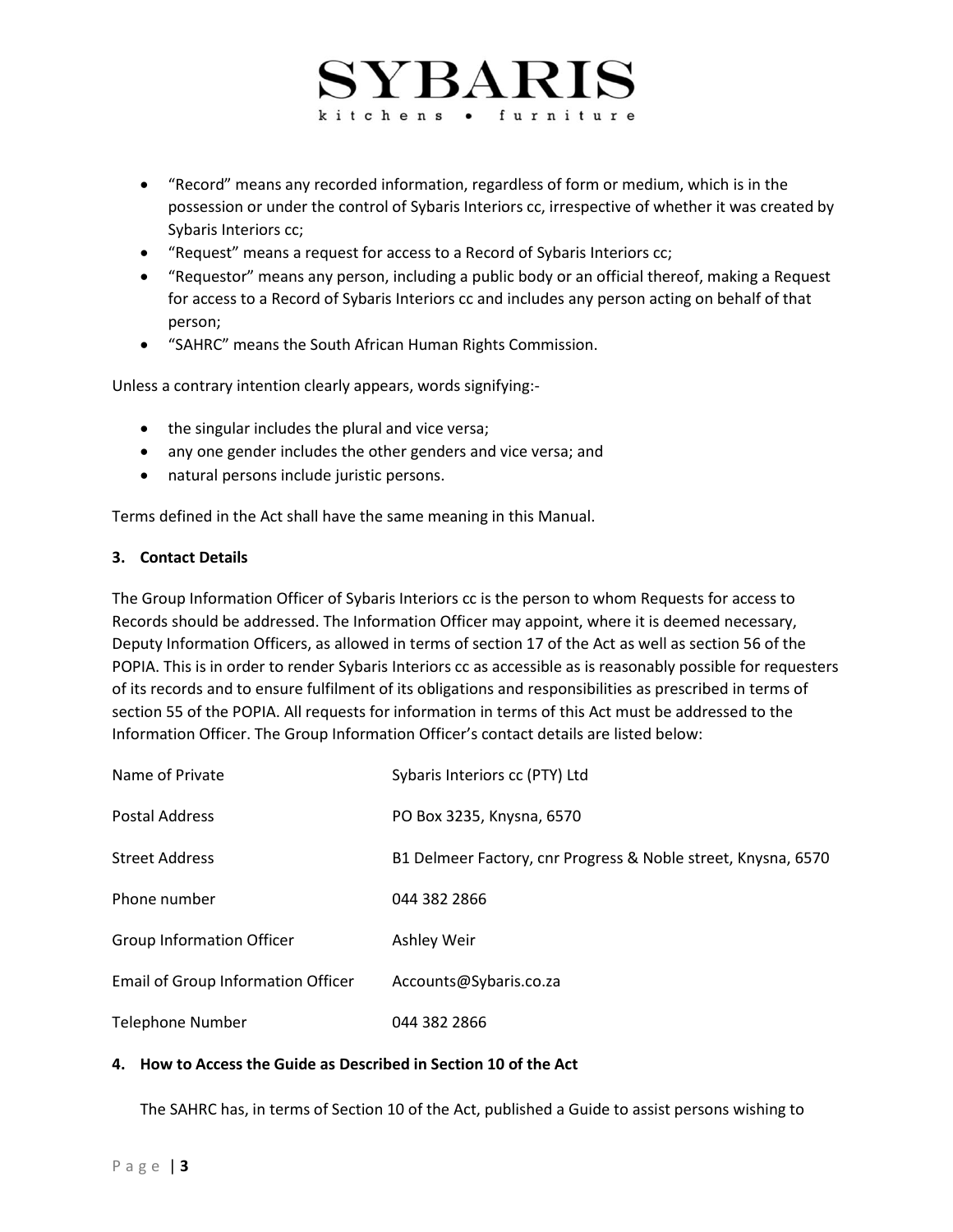# ${\rm SYBARI}$ kitchens . furniture

exercise any right in terms of the Act. The Guide may be obtained from the SAHRC or on its website (http://www.sahrc.org.za). Or http://www.sahrc.org.za/home/21/files/Section%2010%20guide%202014.pdf

Please direct any queries to:

| The South African Human Rights Commission PAIA Unit |                                 |  |  |
|-----------------------------------------------------|---------------------------------|--|--|
| The Research and Documentation Department           |                                 |  |  |
| Postal address:                                     | Private Bag X2700 Houghton 2041 |  |  |
| Telephone:                                          | +27 11 484-8300                 |  |  |
| Fax:                                                | +27 11 484-0582                 |  |  |
| Website:                                            | www.sahrc.org.za                |  |  |
| E-mail:                                             | paia@sahrc.org.za               |  |  |

# **5. How to Request Access to Records Held by Sybaris Interiors cc**

Should you wish to make a request to access Records held by Sybaris Interiors cc in terms of Section 50 of the Act, please email accounts@sybaris.co.za

Sybaris Interiors cc is required to inform a Requestor in writing of its decision in relation to a Request within 30 days after acknowledging receipt of the Request. If the Requestor wishes to be informed of Sybaris Interiors cc's decision in another manner as well, this must be set out in the Request and the relevant details included, allowing Sybaris Interiors cc to inform the Requestor in the preferred manner.

## **6. Request From Data Subjects**

POPIA provides that a Data Subject may, upon proof of identity, request Sybaris Interiors cc to confirm, free of charge, all the information it holds about the Data Subject. POPIA provides that a Data Subject may object, at any time, to the processing of personal information by Sybaris Interiors cc, on reasonable grounds relating to his/her particular situation, unless legislation provides for such processing.

A Data Subject may also request Sybaris Interiors cc to correct or delete personal information about the Data Subject in its possession or under its control that is inaccurate, irrelevant, excessive, out of date, incomplete, misleading or obtained unlawfully; or destroy or delete a record of personal information about the data subject that Sybaris Interiors cc is no longer authorized to retain in terms of POPIA's retention and restriction of records provisions. If a Data Subject wishes to access and/or change and/or delete any of its personal information, please email accounts@sybaris.co.za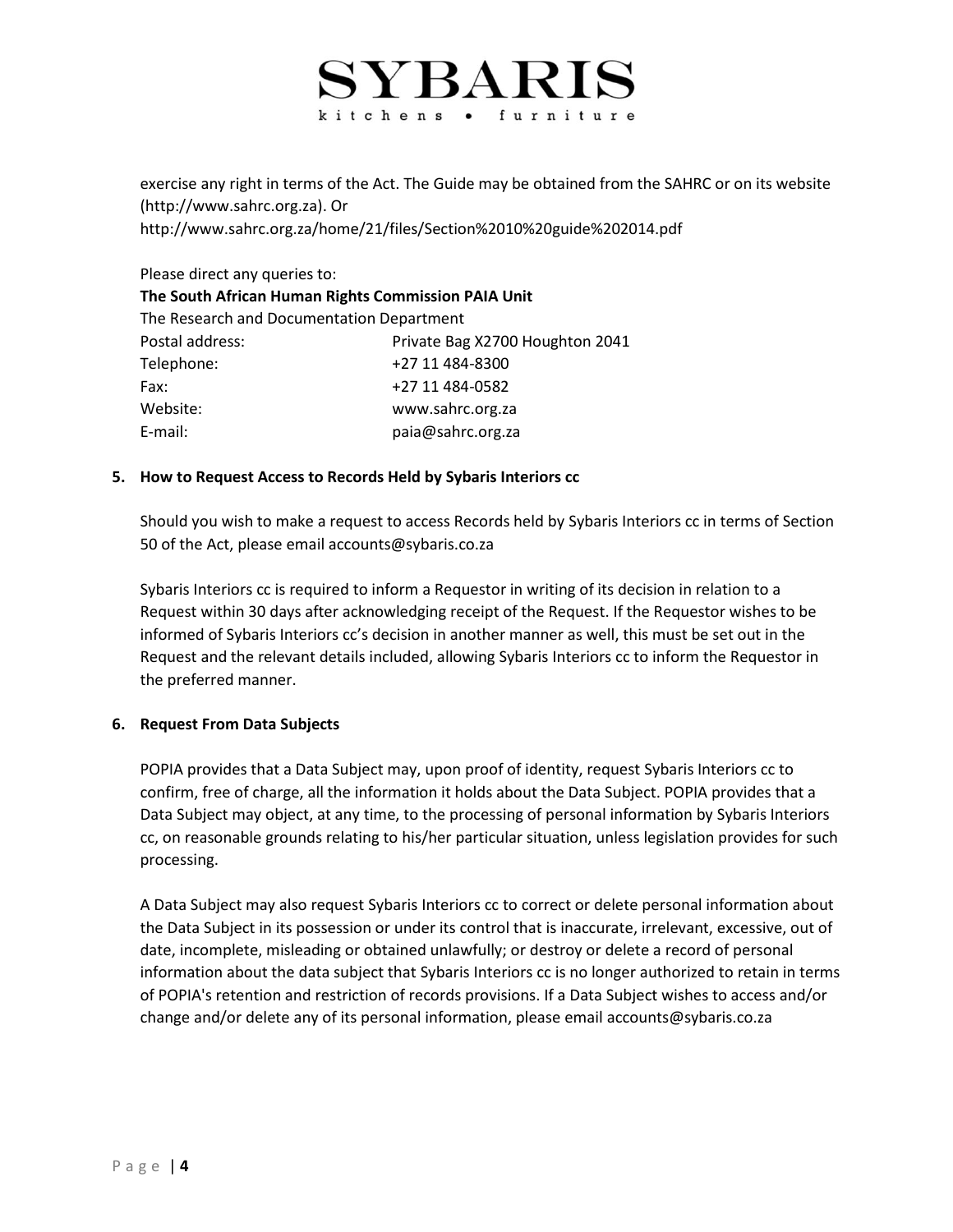# **7. Fees Payable**

**The list detailing the prescribed fees payable to Sybaris Interiors cc in respect of Requests and the fees in respect of access to Records (if the Request is granted) is attached as Annexure 2.**

Kindly note that all Requests to Sybaris Interiors cc will be evaluated and considered in accordance with the Act. Publication of this Manual and describing the categories and subject matter of information held by Sybaris Interiors cc does not give rise to any rights (in contract or otherwise) to access such information or Records except in terms of the Act.

## **8. Grounds of Refusal of Access**

Sybaris Interiors cc may, and must in certain instances, refuse access to Records on any of the grounds set out in Chapter 4 of Part 3 of the Act.

The main grounds for Sybaris Interiors cc to refuse a request for information relates to the:

- a. mandatory protection of the privacy of a third party who is a natural person or a deceased person (section 63) or a juristic person, as included in the POPIA, which would involve the unreasonable disclosure of Personal Information of that natural or juristic person;
- b. mandatory protection of Personal Information and for disclosure of any Personal Information to, in addition to any other legislative, regulatory or contractual agreements, comply with the provisions of the POPIA;
- c. mandatory protection of the commercial information of a third party (section 64) if the record contains:
	- trade secrets of the third party;
	- financial, commercial, scientific or technical information which disclosure could likely cause harm to the financial or commercial interests of that third party;
	- information disclosed in confidence by a third party to Sybaris Interiors cc, if the disclosure could put that third party at a disadvantage in negotiations or commercial competition.
- d. mandatory protection of confidential information of third parties if it is protected in terms of any agreement;
- e. mandatory protection of the safety of individuals and the protection of property;
- f. mandatory protection of records which would be regarded as privileged in legal proceedings.

The main grounds for Sybaris Interiors cc to refuse a request for information relates to the:

- i. trade secrets of Sybaris Interiors cc;
- ii. financial, commercial, scientific or technical information which disclosure could likely cause harm to the financial or commercial interests of Sybaris Interiors cc;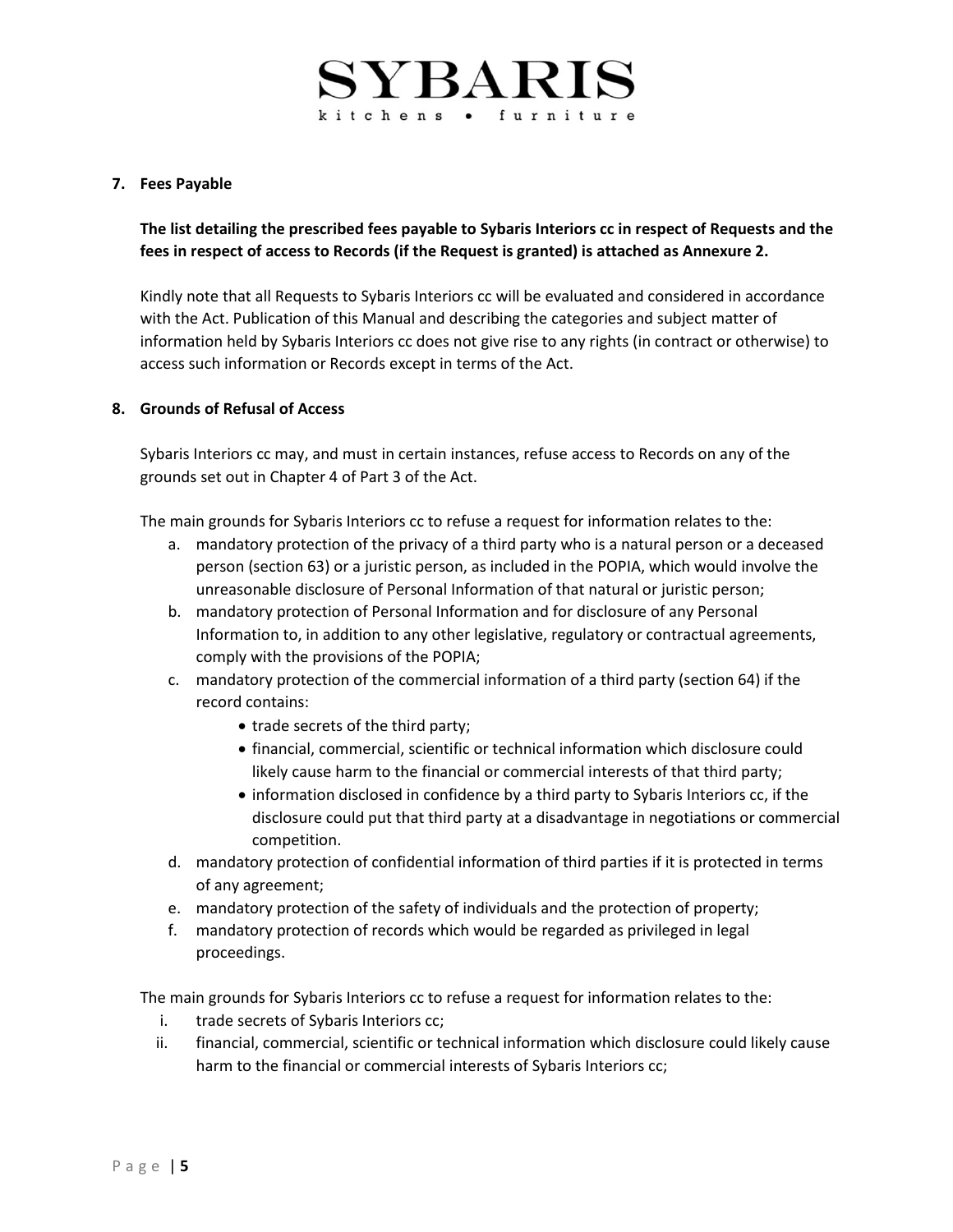- iii. information which, if disclosed could put Sybaris Interiors cc at a disadvantage in negotiations or commercial competition;
- iv. a computer program which is owned by Sybaris Interiors cc, and which is protected by copyright;
- v. the research information of Sybaris Interiors cc or a third party, if its disclosure would disclose the identity of Sybaris Interiors cc, the researcher or the subject matter of the research and would place the research at a serious disadvantage.

All Requests for information will be assessed on their own merits and in accordance with the applicable legal principles and legislation.

If a requested Record cannot be found or if the Record does not exist, the Information Officer shall, by way of an affidavit or affirmation, notify the Requestor that it is not possible to give access to the requested Record. Such a notice will be regarded as a decision to refuse a Request for access to the Record concerned for the purpose of the Act. If the Record should later be found, the Requestor shall be given access to the Record in the manner stipulated by the Requestor in the prescribed form, unless the Information Officer refuses access to such Record.

## 9. **Voluntary Disclosure**

No notice has been published in terms of Section 52(2) of the Act. However, certain information is freely available at Sybaris Interiors cc on its website at www.sybaris.co.za Brochures are mailed to customers, inserted into newspapers and other publications and made available in stores. Certain information is also made available to employees of Sybaris Interiors cc, which is not generally made available to the public. To avoid confusion, these items of information are not listed here but may be obtained by Sybaris Interiors cc employees from its HR office.

# 10. **Categories of Requestors**

The capacity under which a Requestor makes a request for records defines the category in which the Requestor will fall into. There are four categories of Requestors:

- a. A Data Subject who makes requests about themselves;
- b. A representative who makes a request on behalf of the Data Subject(s);
- c. A third party who requests information about a Data Subject; or
- d. A public body who requests information in the public interest.

## 11. **Records Available in Terms of Any Other Legislation**

Information is retained in terms of the following legislation and is usually available only to the persons or entities specified in such legislation. The legislation includes, but is not limited to, the following:

1. Basic Conditions of Employment Act No. 75 of 1997;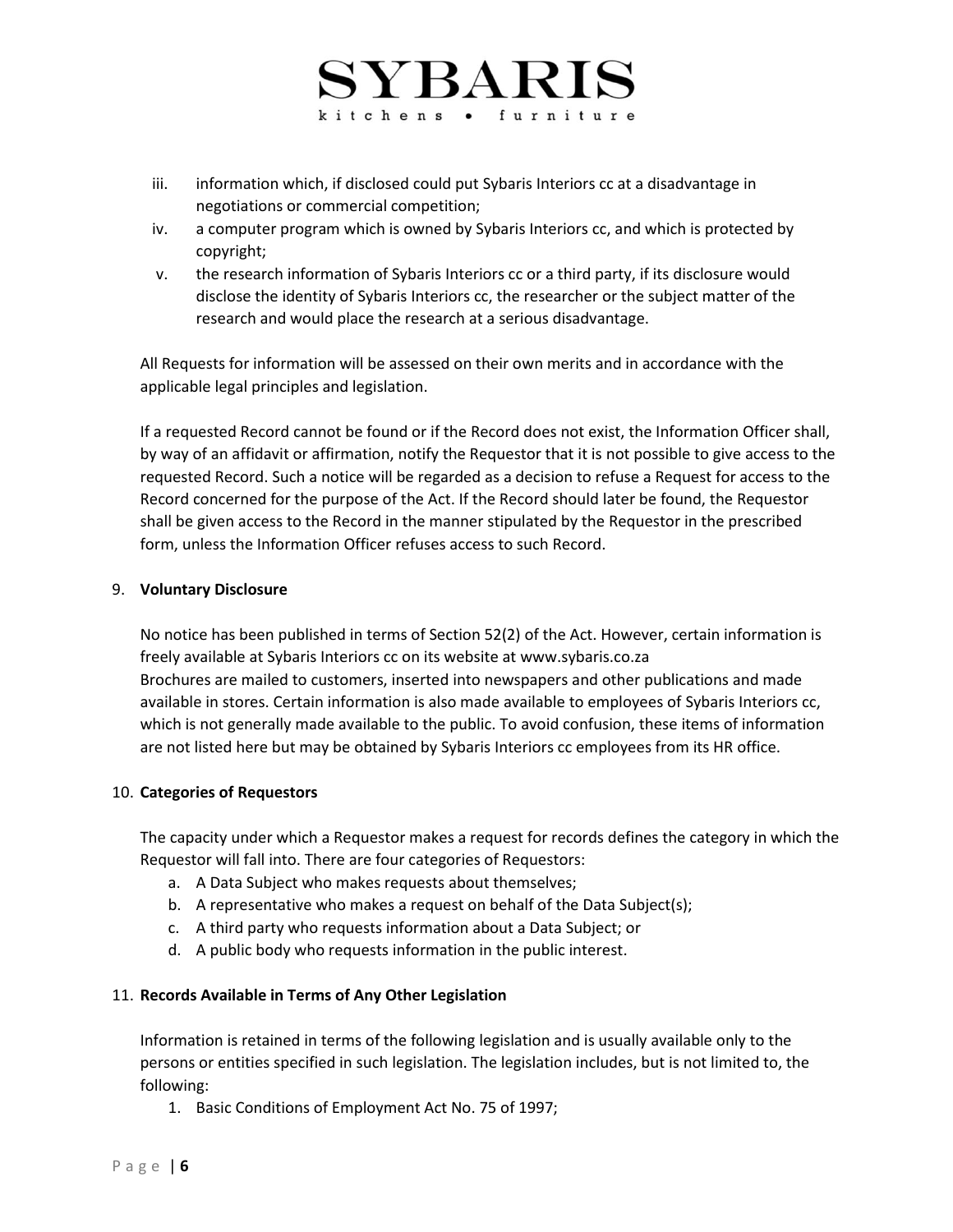- 2. Broad-Based Economic Empowerment Act No. 53 of 2003;
- 3. Companies Act No. 61 of 1973 (repealed save for chapter 14);
- 4. Companies Act, No. 71 of 2008;
- 5. Compensation for Occupational Injuries and Diseases Act, No. 130 of 1993;
- 6. Competition Act No. 89 of 1998;
- 7. Consumer Affairs (Unfair Business Practices Act), 71 of 1988;
- 8. Consumer Protection Act No. 68 of 2008;
- 9. Copyright Act No. 98 of 1978
- 10. Customs and Excise Amendment Act, 45 of 1995;
- 11. Debt Collectors Act, No. 114 of 1998;
- 12. Deeds Registries Act No. 47 of 1937;
- 13. Electronic Communications and Transactions Act No. 25 of 2002;
- 14. Employment Equity Act No. 55 of 1998;
- 15. Financial Intelligence Centre Act No. 38 of 2001;
- 16. Hazardous Substances Act No. 15 of 1973;
- 17. Income Tax Act No. 58 of 1962;
- 18. Insider Trading Act No. 135 of 1998;
- 19. Labour Relations Act No. 66 of 1995;
- 20. Liquor Act No. 59 of 2003;
- 21. Liquor Products No. 60 of 1989;
- 22. Manpower Training Act No. 56 of 1981;
- 23. Medicines and Related Substances Control Act No. 101 of 1965;
- 24. National Credit Act, No. 34 of 2005;
- 25. National Environment Management Act No. 107 of 1998;
- 26. Pension Funds Act No. 24 of 1956 Tax on Retirement Funds Act No. 38 of 1996
- 27. Prevention of Combating of Corrupt Activities Act No. 12 of 2004;
- 28. Prevention of Organised Crime Act No. 121 of 1998;
- 29. Promotion of Equality and Prevention of Unfair Discrimination Act No. 4 of 2000;
- 30. Protected Disclosures Act No. 26 of 2000;
- 31. Protection of Personal Information Act, No. 4 of 2013;
- 32. Regulation of Interception of Communications and Provision of Communications Related Information Act No. 70 of 2002.
- 33. Skills Development Act No. 97 of 1998;
- 34. Skills Development Levies Act No. 9 of 1999;
- 35. South African Revenue Services Act, 34 of 1997;
- 36. The Atmospheric Pollution Prevention Act No. 45 of 1965;
- 37. The Compensation for Occupational Injuries and Diseases Act No. 130 of 1993;
- 38. The Constitution of the Republic of South Africa No.3 of 1994;
- 39. The Health Act No. 63 of 1977;
- 40. The Medical Schemes Act No. 131 of 1998;
- 41. The Occupational Health and Safety Act No. 85 of 1993;
- 42. The Value-Added Tax Act No. 89 of 1991;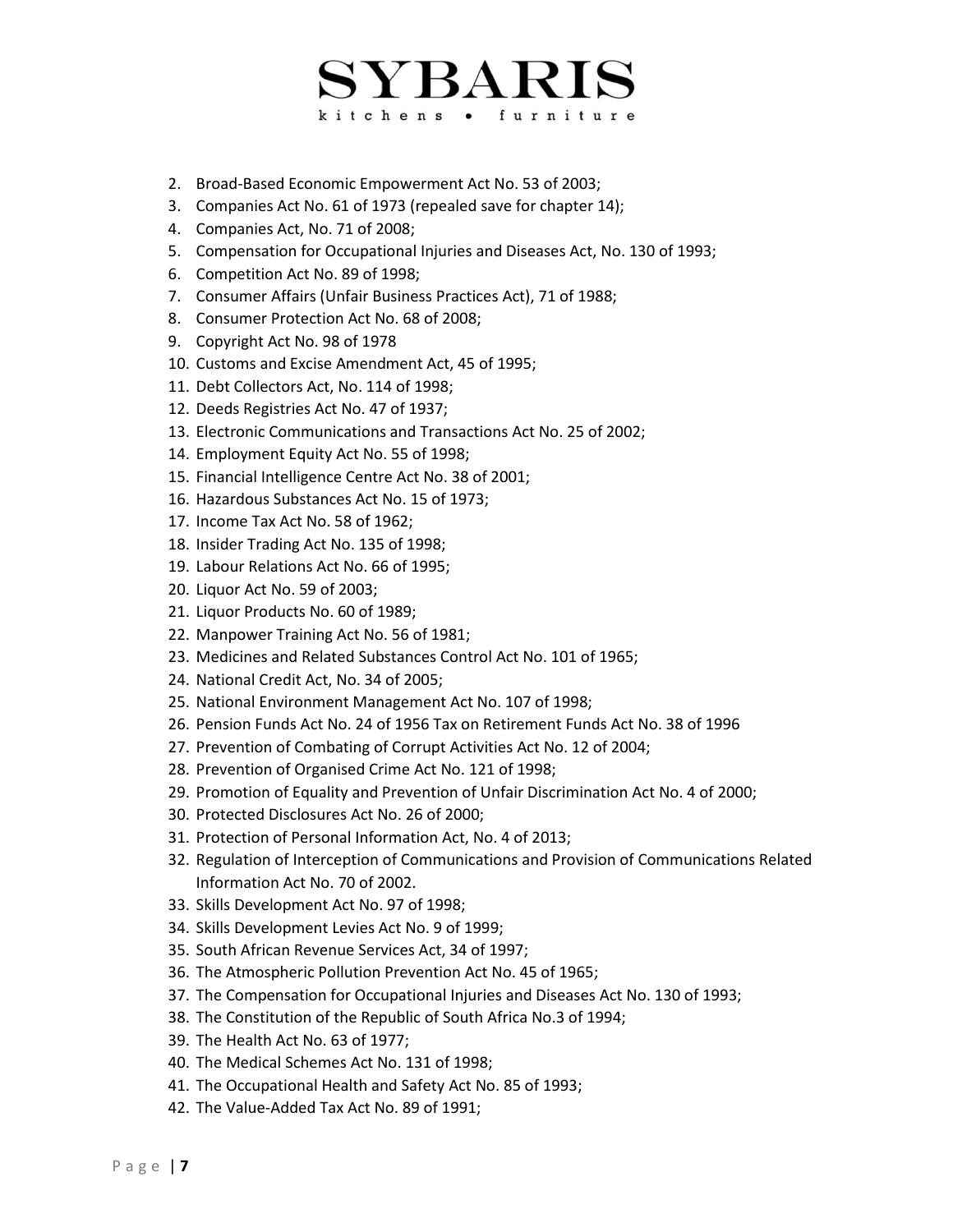

- 43. Tobacco Products Control Act No. 83 of 1993;
- 44. Trade Marks Act No. 194 of 1993;
- 45. Unemployment Insurance Contributions Act No. 4 of 2002;
- 46. Unemployment Insurance Act No. 63 of 2001;
- 47. Value Added Tax Act, No. 89 of 1991.

*\*Although we have used our best endeavours to supply a list of applicable legislation, it is possible that this list may be incomplete. Whenever it comes to our attention that existing or new legislation allows a Requester access on a basis other than as set out in PAIA, we shall update the list accordingly. If a Requester believes that a right of access to a record exists in terms of other legislation listed above or any other legislation, the Requester is required to indicate what legislative right the request is based on, to allow the Information Officer the opportunity of considering the request in light thereof.*

Records kept in terms of the above legislation may, in certain instances (and insofar as the information contained therein is of a public nature) be available for inspection without a person having to Request access thereto in terms of the Act.

#### 12. **Records Held by Sybaris Interiors cc**

We maintain Records on the following categories and subject matters. However, please note that recording a category or subject matter in this Manual does not imply that a Request for access to such Records would be honoured. In particular, certain grounds of refusal as set out in the Act may be applicable to a Request for such Records. All Requests for access will be evaluated on a case by case basis in accordance with the provisions of the Act.

- a. Company Records
	- Documents of Incorporation;
	- Memorandum and Articles of Association;
	- Necessary certificates in terms of the Companies Act 71 of 2008;
	- Share registers and other statutory registers;
	- Names of directors;
	- Minutes of meeting of committees and sub-committees;
	- Operational Records;
	- Company policies and directives;
	- Intellectual property;
	- Marketing Records;
	- Legal Records;
	- Internal correspondence;
	- Statutory Records;
	- Internal policies and procedures;
	- Records held by officials of Sybaris Interiors cc.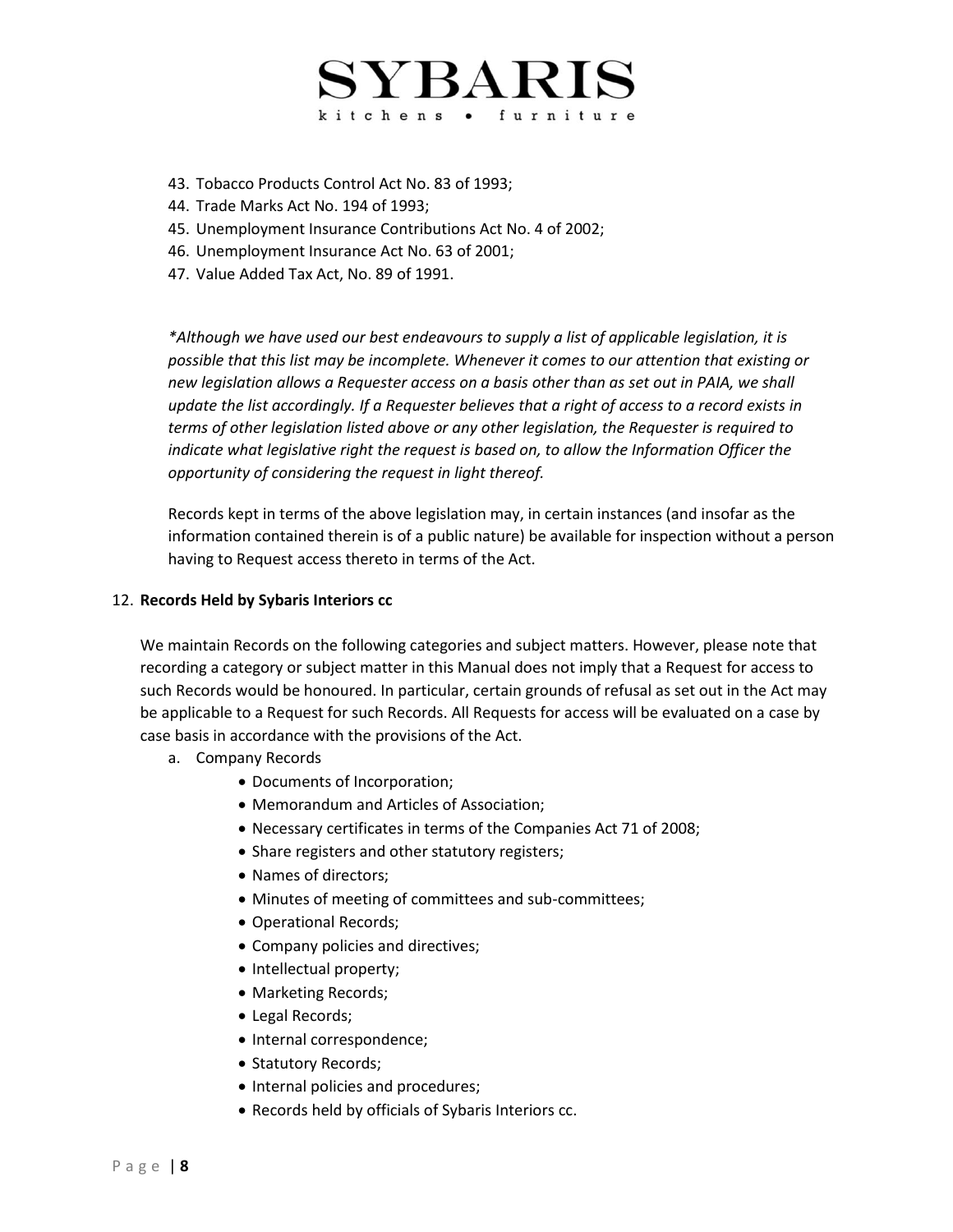- b. Financial records
	- Financial Records and reports;
	- Accounting Records;
	- Audit Records and reports;
	- Debtors Records;
	- Tax returns;
	- Banking Records;
	- Financial policies and procedures;
	- Risk management Records;
	- Management accounts and Records;
	- Purchase and order Records;
	- General correspondence.

#### c. **Personnel Records**

- A list of Sybaris Interiors cc's Personnel;
- Any personal Records provided to Sybaris Interiors cc by its Personnel;
- Any Records a third party has provided to Sybaris Interiors cc about any of its Personnel;
- Conditions of employment and other Personnel-related contractual and quasi-legal Records;
- Internal evaluation Records;
- Skills plans;
- Disciplinary Records;
- Termination Payments;
- Employment Equity Plans of Sybaris Interiors cc;
- Employee Tax information;
- Training schedules and manuals;
- Payroll Records;
- Pension and Provident Fund Records;
- Internal policies and procedures;
- General correspondence;
- Other internal Records and correspondence;
- BEE plans of Sybaris Interiors cc.

### d. **Customer Related Records**

- Any Records a customer has provided to Sybaris Interiors cc or a third party acting for or on behalf of Sybaris Interiors cc;
- Any credit Records or other research conducted by Sybaris Interiors cc in respect of its customers or research derived by Sybaris Interiors cc from its customers and their activities;
- Any Records a third party has provided to Sybaris Interiors cc either directly or indirectly;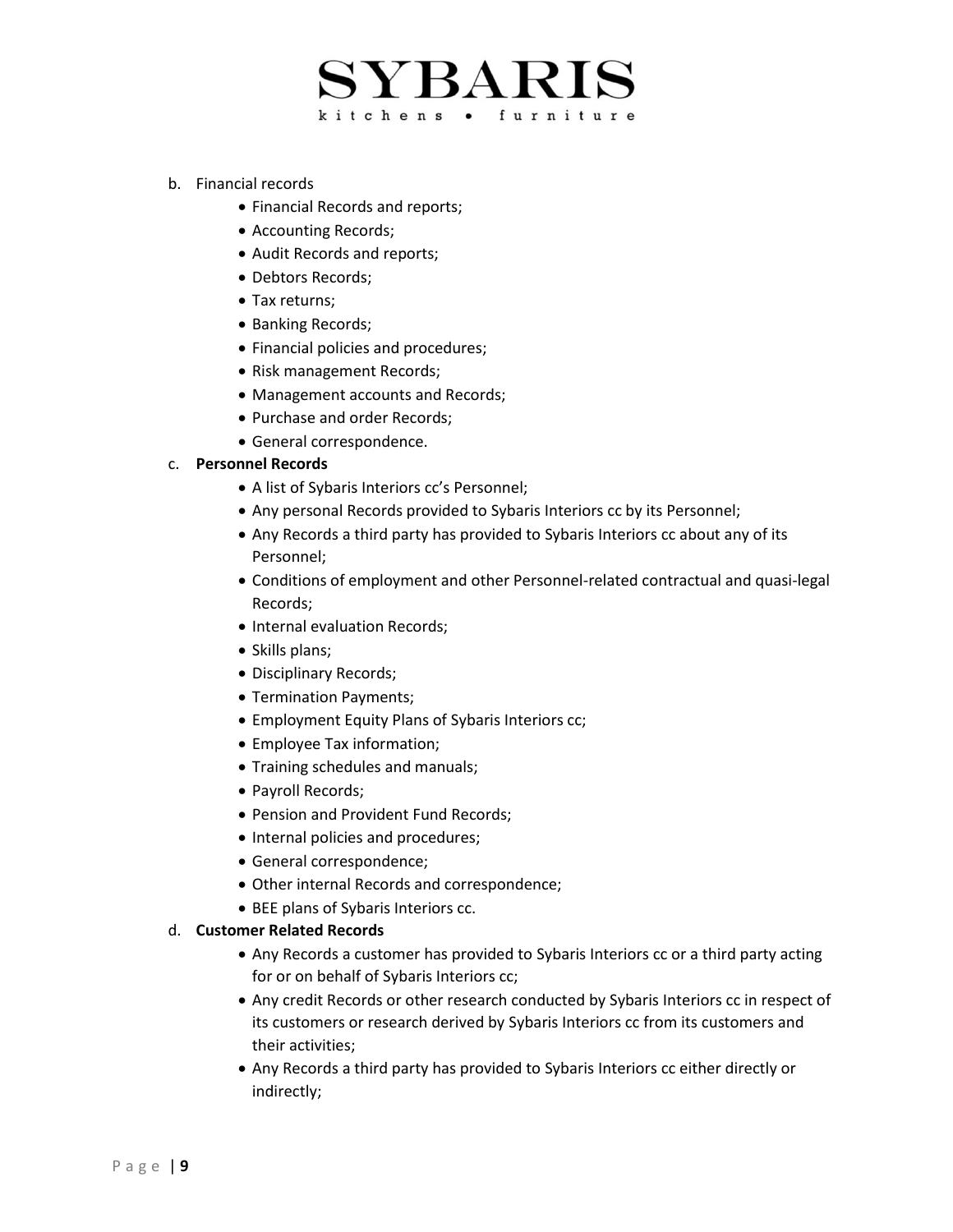# ${\rm SYBARIS}$ kitchens . furniture

• Records generated by or within Sybaris Interiors cc pertaining to the customer, including transactional Records.

## e. **Information Technology**

- Computer software;
- IT technology capabilities;
- Support and maintenance agreements;
- Records regarding computer systems;
- Programs including software license agreements;
- IT policies and procedures;
- Network Diagrams;
- Configuration setups;
- Systems and user manuals;
- Asset register for IT-related material;
- System Performance Records;
- General correspondence.

## f. **Insurance Records**

- Insurance Policies taken for the benefit of Sybaris Interiors cc and its employees;
- Licenses. Material permits, consents, approvals, authorizations and certificates;
- Applications for permits, licenses, etc.;
- Registrations and declarations of permits.

## g. **Other Parties**

Records are kept in respect of other parties, including without limitation contractors, Commercial Banks, auditors and consultants, suppliers, joint venture companies and service providers, and general market conditions. In addition, such other parties may possess Records which can be said to belong to Sybaris Interiors cc. The following Records fall under this category:

- Personnel, customer, or Sybaris Interiors cc Records which are held by another party as opposed to being held by Sybaris Interiors cc; and
- Records held by Sybaris Interiors cc pertaining to other parties, including financial Records, correspondence, contractual Records, Records provided by the other party, and Records third parties have provided about the contractors or suppliers.

# h. **Other Records**

Further Records are held including:

- Information relating to Sybaris Interiors cc's own commercial activities; and
- Research information belonging to Sybaris Interiors cc or carried out on behalf of a third party.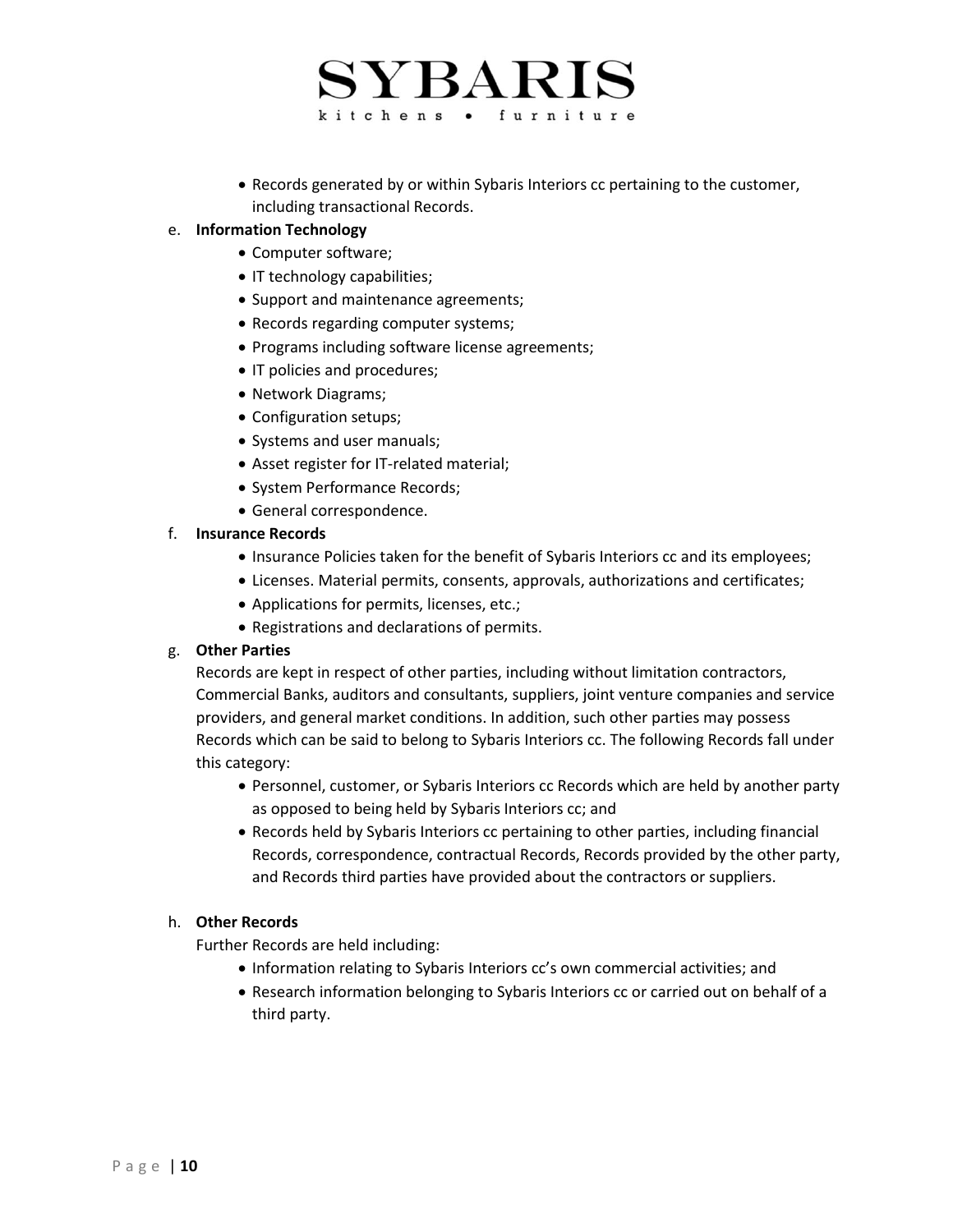# ${\rm SYBARIS}$ kitchens • furniture

## 13. **Information Available in Terms of POPIA**

### a. **Categories of personal information collected by Sybaris Interiors cc**

Sybaris Interiors cc may collect information relating to an identifiable, living, natural person, and where it is applicable, an identifiable, existing juristic person, including, but not limited to:

- information relating to the race, gender, sex, pregnancy, marital status, national, ethnic or social origin, colour, sexual orientation, age, physical or mental health, well-being, disability, religion, conscience, belief, culture, language and birth of the person;
- information relating to the education or the medical, financial, criminal or employment history of the person;
- any identifying number, symbol, e-mail address, physical address, telephone number, location information, online identifier or other particular assignment to the person;
- the biometric information of the person;
- the personal opinions, views or preferences of the person;
- correspondence sent by the person that is implicitly or explicitly of a private or confidential nature or further correspondence that would reveal the contents of the original correspondence;
- the views or opinions of another individual about the person; and
- the name of the person if it appears with other personal information relating to the person or if the disclosure of the name itself would reveal information about the person. referred to as "**Personal Information**"

## b. **The Purpose of Processing Personal Information**

In terms of POPIA, data must be processed for a specified purpose. The purpose for which data is processed by Sybaris Interiors cc will depend on the nature of the data and the particular data subject. This purpose is ordinarily disclosed, explicitly or implicitly, at the time the data is collected.

In general, Personal Information is processed for purposes of transacting with customers, onboarding suppliers, service providers, service or product delivery, records management, security, employment and related matters. Please also refer to Sybaris Interiors cc's Privacy Policy for further information.

## c. **Categories of Data Subjects**

Sybaris Interiors cc holds information and records on the following categories of Data Subjects: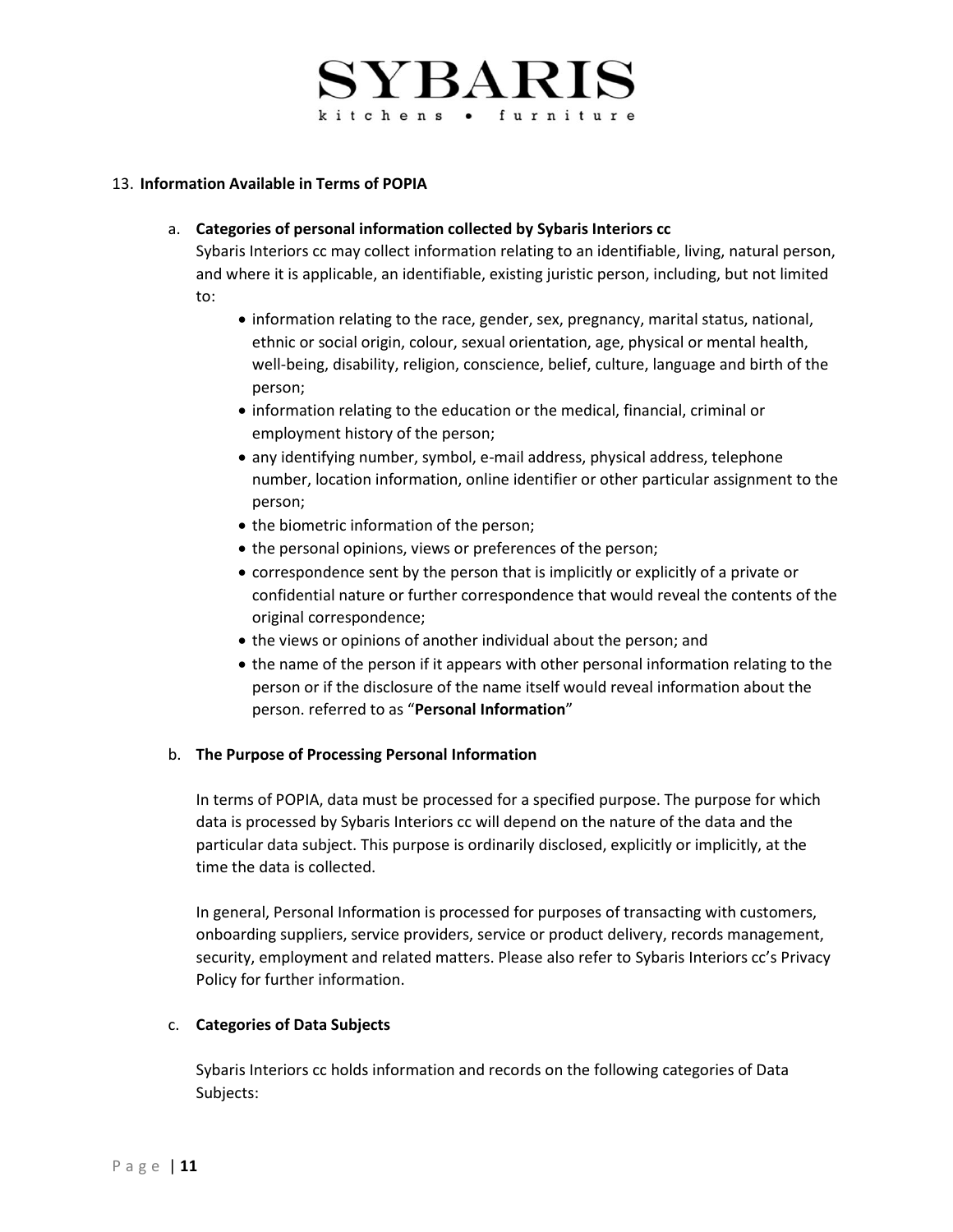- customers of Sybaris Interiors cc;
- employees / personnel of Sybaris Interiors cc;
- independent contractors of Sybaris Interiors cc;
- suppliers of Sybaris Interiors cc; and
- any third party with whom Sybaris Interiors cc conducts business.

## d. **Categories of Recipients to Whom Personal Information May be Supplied**

Depending on the nature of the Personal Information, Sybaris Interiors cc may supply information or records to the following categories of recipients:

- statutory oversight bodies, regulators or judicial commissions of enquiry making a request for data;
- any court, administrative or judicial forum, arbitration, statutory commission, or ombudsman making a request for data or discovery in terms of the applicable rules;
- South African Revenue Services, or another similar authority;
- anyone making a successful application for access in terms of PAIA or POPIA; and
- subject to the provisions of POPIA and other relevant legislation, Sybaris Interiors cc may share information about Data Subject's creditworthiness with any credit bureau or credit providers industry association or other association for an industry in which Sybaris Interiors cc operates.

## e. **Transborder Flows of Personal Information**

Sybaris Interiors cc may need to transfer a Data Subject's information to its related parties and service providers in countries outside South Africa, these countries may not have data protection laws which are similar to those of South Africa. Where this is done, Sybaris Interiors cc does so in accordance with the provisions of POPIA.

## 14. **Information or Records Not Found**

If all reasonable steps have been taken to find a Record, and such a Record cannot be found or if the Records do not exist, then Sybaris Interiors cc will notify the Requestor, by way of an affidavit or affirmation, that it is not possible to give access to the requested Record.

The affidavit or affirmation will provide a full account of all the steps taken to find the Record or to determine the existence thereof, including details of all communications by Sybaris Interiors cc with every person who conducted the search.

If the Record in question should later be found, the Requestor shall be given access to the Record in the manner stipulated by the Requestor unless access is refused by Sybaris Interiors cc as permitted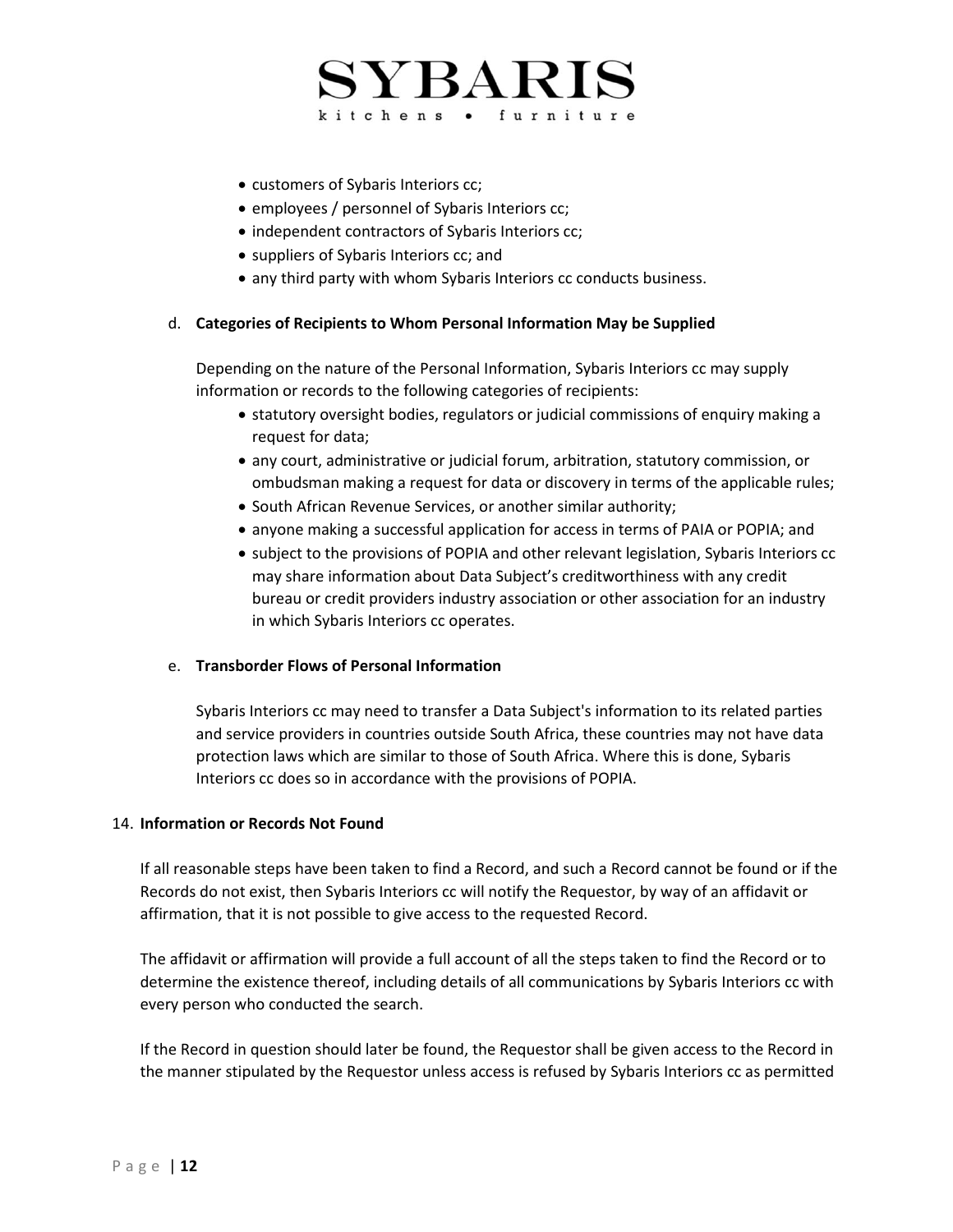

by the Act.

#### 15. **Information Requested About a Third Party**

Where any information is requested from Sybaris Interiors cc that relates to a third party, Sybaris Interiors cc is required to notify the third party of the Request. The third party has an opportunity to grant his, her or its consent to the disclosure of the Record or to make representations as to why the requested Record should not be disclosed to the Requestor. If Sybaris Interiors cc decides to grant access to the Record, it will notify the affected third party again. The third party is entitled to apply to court in relation to that decision. The court will then determine whether the Record should be disclosed by Sybaris Interiors cc or not.

### 16. **Other Information as Prescribed**

The Minister has not prescribed that any further information must be contained in this Manual.

### **Availability of This Manual**

A copy of this Manual is available on our website [\(www.sybaris.co.za\)](http://www.sybaris.co.za/) or by sending a Request for a copy to the Group Information Officer by email. The Manual may also be inspected at our premises at the respective addresses set out above.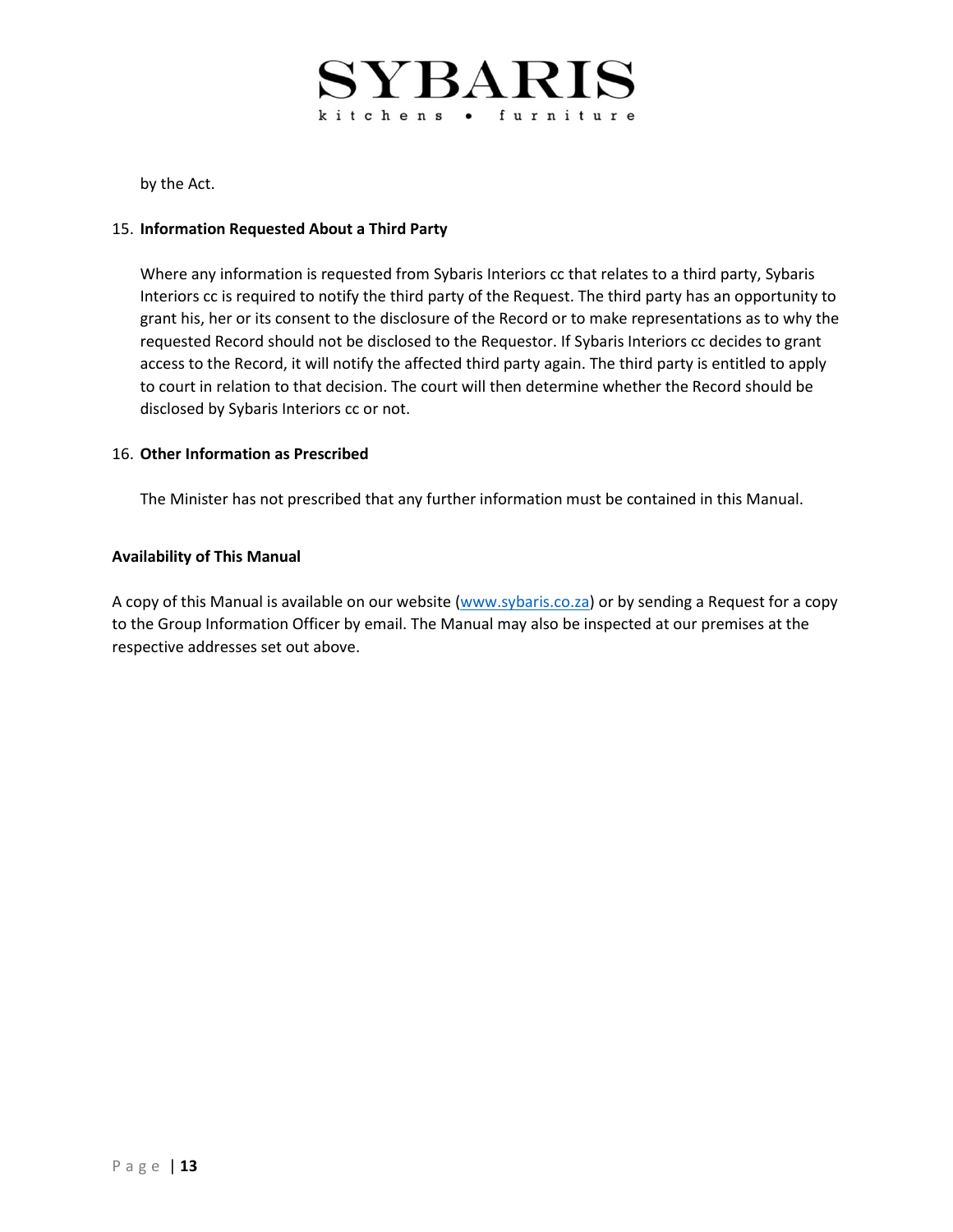

### **ANNEXURE 1**

### **FORM C**

### **REQUEST FOR ACCESS TO RECORD OF PRIVATE BODY**

(Section 53 (1) of the promotion of Access to Information Act No 2 of 2000) [Regulation H]

### **A. Particulars of Private Body**

The Information Officer of Sybaris Interiors cc

### **B. Particulars of Person Requesting Access to the Board**

i. The particulars of the person who Requests access to the Records must be recorded below

\_\_\_\_\_\_\_\_\_\_\_\_\_\_\_\_\_\_\_\_\_\_\_\_\_\_\_\_\_\_\_\_\_\_\_\_\_\_\_\_\_\_\_\_\_\_\_\_\_\_\_\_\_\_\_\_\_\_\_\_\_\_\_\_\_\_\_\_\_\_\_\_\_\_\_\_\_\_\_

\_\_\_\_\_\_\_\_\_\_\_\_\_\_\_\_\_\_\_\_\_\_\_\_\_\_\_\_\_\_\_\_\_\_\_\_\_\_\_\_\_\_\_\_\_\_\_\_\_\_\_\_\_\_\_\_\_\_\_\_\_\_\_\_\_\_\_\_\_\_\_\_\_\_\_\_\_\_\_

\_\_\_\_\_\_\_\_\_\_\_\_\_\_\_\_\_\_\_\_\_\_\_\_\_\_\_\_\_\_\_\_\_\_\_\_\_\_\_\_\_\_\_\_\_\_\_\_\_\_\_\_\_\_\_\_\_\_\_\_\_\_\_\_\_\_\_\_\_\_\_\_\_\_\_\_\_\_\_

- ii. Furnish an address and/or fax number in the Republic of South Africa to which information must be sent
- iii. Proof of the capacity in which the request is made, if applicable, must be attached

\_\_\_\_\_\_\_\_\_\_\_\_\_\_\_\_\_\_\_\_\_\_\_\_\_\_\_\_\_\_\_\_\_\_\_\_\_\_\_\_\_\_\_\_\_\_\_\_\_\_\_\_\_\_\_\_\_\_\_\_\_\_\_\_\_\_\_\_\_\_\_\_\_\_\_\_\_\_\_

\_\_\_\_\_\_\_\_\_\_\_\_\_\_\_\_\_\_\_\_\_\_\_\_\_\_\_\_\_\_\_\_\_\_\_\_\_\_\_\_\_\_\_\_\_\_\_\_\_\_\_\_\_\_\_\_\_\_\_\_\_\_\_\_\_\_\_\_\_\_\_\_\_\_\_\_\_\_\_

Full Name and Surname:

South African Identity Number:

Postal Address: \_\_\_\_\_\_\_\_\_\_\_\_\_\_\_\_\_\_\_\_\_\_\_\_\_\_\_\_\_\_\_\_\_\_\_\_\_\_\_\_\_\_\_\_\_\_\_\_\_\_\_\_\_\_\_\_\_\_\_\_\_\_\_\_\_\_\_\_\_\_\_\_\_\_\_\_\_\_\_ Telephone Number: \_\_\_\_\_\_\_\_\_\_\_\_\_\_\_\_\_\_\_\_\_\_\_\_\_ Fax Number: \_\_\_\_\_\_\_\_\_\_\_\_\_\_\_\_\_\_\_\_\_\_\_\_\_ E-Mail Address: \_\_\_\_\_\_\_\_\_\_\_\_\_\_\_\_\_\_\_\_\_\_\_\_\_\_\_\_\_\_\_\_\_\_\_\_\_\_\_\_\_\_\_\_\_\_\_\_\_\_\_\_\_\_\_\_\_\_\_\_\_\_\_\_\_\_ Capacity in which Request is made, when on behalf of another person: \_\_\_\_\_\_\_\_\_\_\_\_\_\_\_\_\_\_\_\_\_\_\_\_\_\_\_\_\_\_\_\_\_\_\_\_\_\_\_\_\_\_\_\_\_\_\_\_\_\_\_\_\_\_\_\_\_\_\_\_\_\_\_\_\_\_\_\_\_\_\_\_\_\_\_\_\_\_\_

\_\_\_\_\_\_\_\_\_\_\_\_\_\_\_\_\_\_\_\_\_\_\_\_\_\_\_\_\_\_\_\_\_\_\_\_\_\_\_\_\_\_\_\_\_\_\_\_\_\_\_\_\_\_\_\_\_\_\_\_\_\_\_\_\_\_\_\_\_\_\_\_\_\_\_\_\_\_\_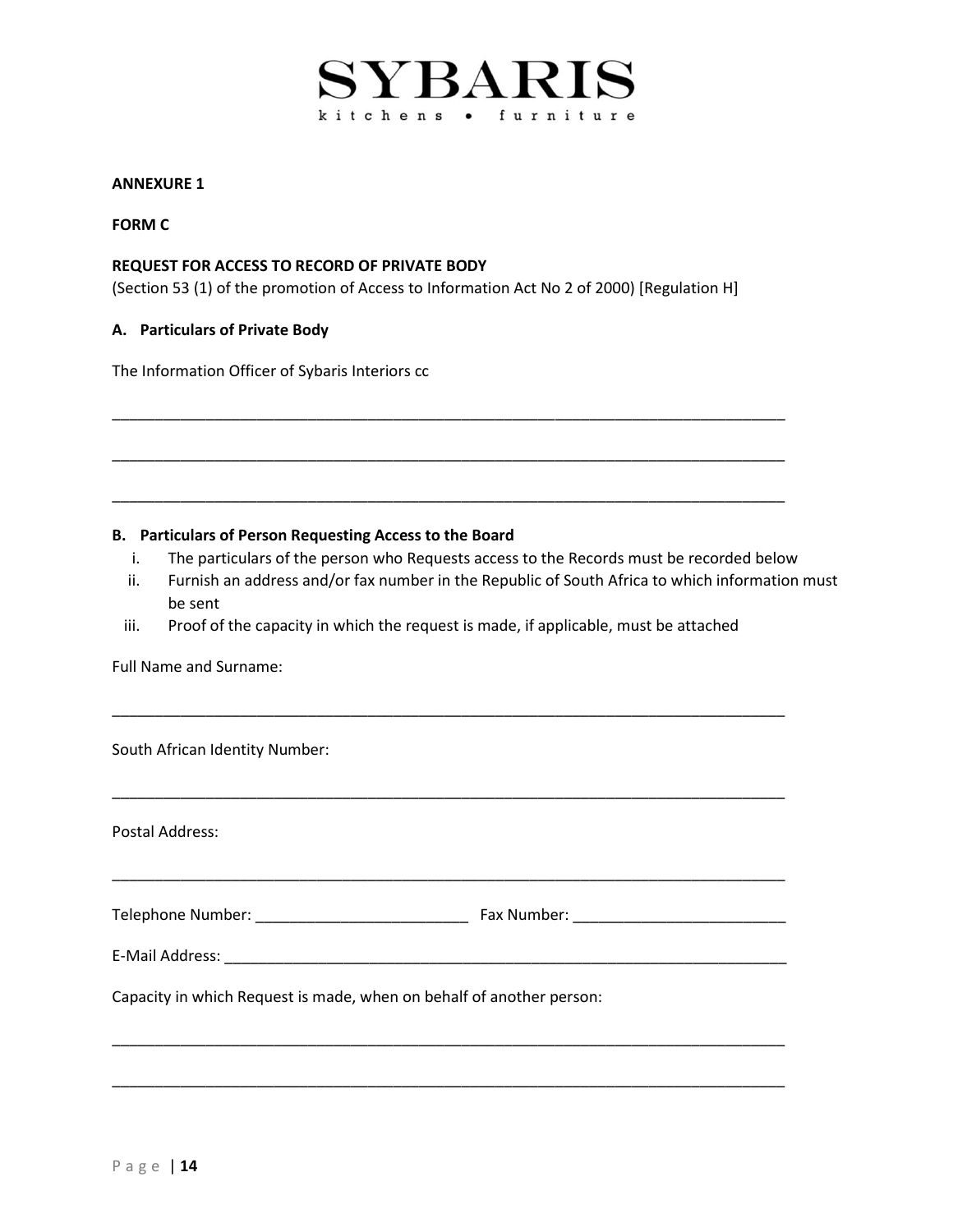### **C. Particulars of Person on Whose Behalf Request is Made:**

This Section must be completed only if a request for information is made on behalf of another person

\_\_\_\_\_\_\_\_\_\_\_\_\_\_\_\_\_\_\_\_\_\_\_\_\_\_\_\_\_\_\_\_\_\_\_\_\_\_\_\_\_\_\_\_\_\_\_\_\_\_\_\_\_\_\_\_\_\_\_\_\_\_\_\_\_\_\_\_\_\_\_\_\_\_\_\_\_\_\_

\_\_\_\_\_\_\_\_\_\_\_\_\_\_\_\_\_\_\_\_\_\_\_\_\_\_\_\_\_\_\_\_\_\_\_\_\_\_\_\_\_\_\_\_\_\_\_\_\_\_\_\_\_\_\_\_\_\_\_\_\_\_\_\_\_\_\_\_\_\_\_\_\_\_\_\_\_\_\_

\_\_\_\_\_\_\_\_\_\_\_\_\_\_\_\_\_\_\_\_\_\_\_\_\_\_\_\_\_\_\_\_\_\_\_\_\_\_\_\_\_\_\_\_\_\_\_\_\_\_\_\_\_\_\_\_\_\_\_\_\_\_\_\_\_\_\_\_\_\_\_\_\_\_\_\_\_\_\_

Full Name(s) and Surname:

South African Identity Number:

### **D. Particulars of Record**

- **i.** Provide full particulars of the Record to which access is requested, including the reference number, if that is known to you, to enable the Record to be located.
- **ii.** If the provided space is inadequate, please continue on a separate page and attach it to this form. *The Requestor must sign all the additional pages.*

\_\_\_\_\_\_\_\_\_\_\_\_\_\_\_\_\_\_\_\_\_\_\_\_\_\_\_\_\_\_\_\_\_\_\_\_\_\_\_\_\_\_\_\_\_\_\_\_\_\_\_\_\_\_\_\_\_\_\_\_\_\_\_\_\_\_\_\_\_\_\_\_\_\_\_

\_\_\_\_\_\_\_\_\_\_\_\_\_\_\_\_\_\_\_\_\_\_\_\_\_\_\_\_\_\_\_\_\_\_\_\_\_\_\_\_\_\_\_\_\_\_\_\_\_\_\_\_\_\_\_\_\_\_\_\_\_\_\_\_\_\_\_\_\_\_\_\_\_\_\_

\_\_\_\_\_\_\_\_\_\_\_\_\_\_\_\_\_\_\_\_\_\_\_\_\_\_\_\_\_\_\_\_\_\_\_\_\_\_\_\_\_\_\_\_\_\_\_\_\_\_\_\_\_\_\_\_\_\_\_\_\_\_\_\_\_\_\_\_\_\_\_\_\_\_\_

\_\_\_\_\_\_\_\_\_\_\_\_\_\_\_\_\_\_\_\_\_\_\_\_\_\_\_\_\_\_\_\_\_\_\_\_\_\_\_\_\_\_\_\_\_\_\_\_\_\_\_\_\_\_\_\_\_\_\_\_\_\_\_\_\_\_\_\_\_\_\_\_\_\_\_

\_\_\_\_\_\_\_\_\_\_\_\_\_\_\_\_\_\_\_\_\_\_\_\_\_\_\_\_\_\_\_\_\_\_\_\_\_\_\_\_\_\_\_\_\_\_\_\_\_\_\_\_\_\_\_\_\_\_\_\_\_\_\_\_\_\_\_\_\_\_\_\_\_\_\_

\_\_\_\_\_\_\_\_\_\_\_\_\_\_\_\_\_\_\_\_\_\_\_\_\_\_\_\_\_\_\_\_\_\_\_\_\_\_\_\_\_\_\_\_\_\_\_\_\_\_\_\_\_\_\_\_\_\_\_\_\_\_\_\_\_\_\_\_\_\_\_\_\_\_\_

1. Description of the Record or relevant part of the Record:

2. Reference number, if available: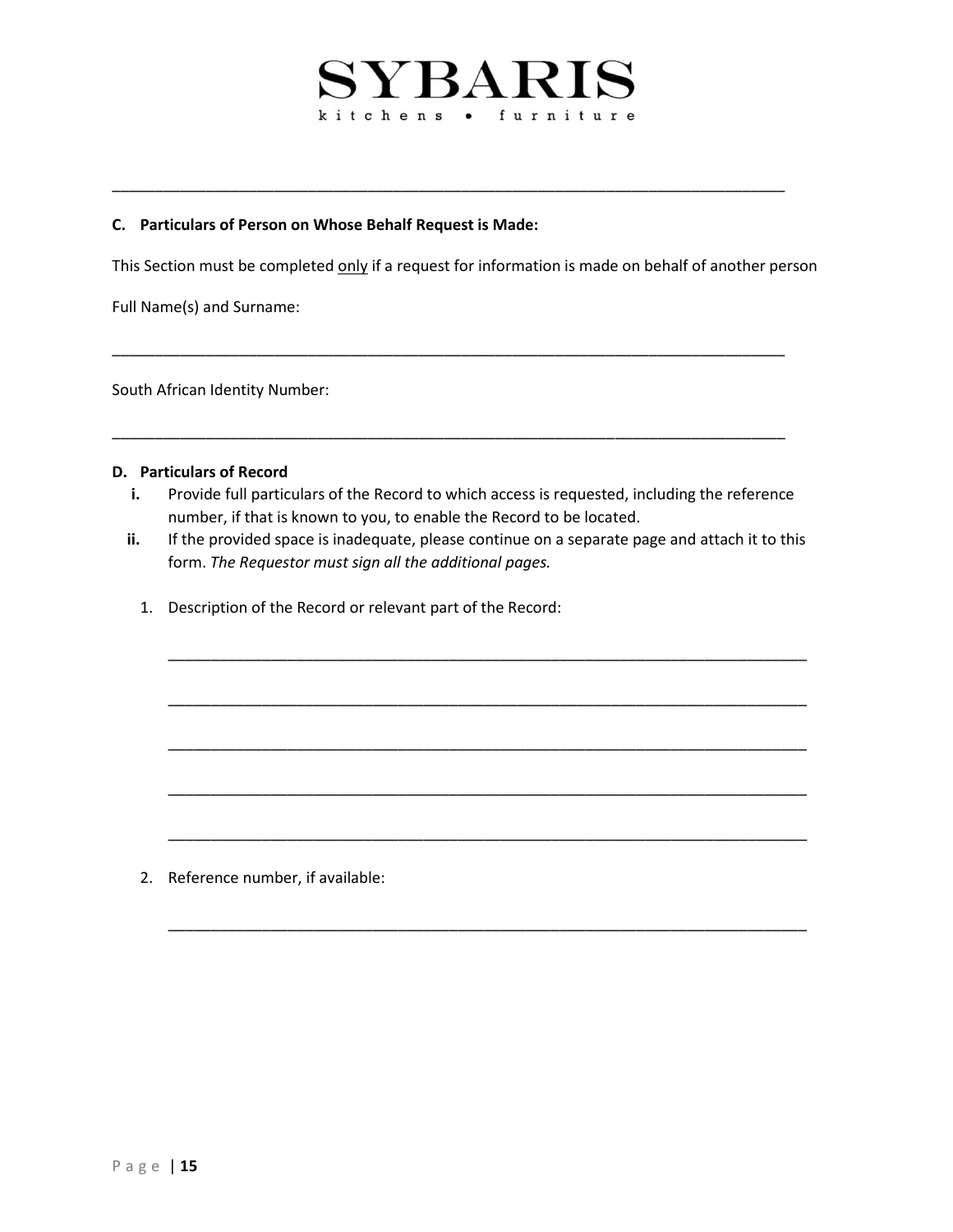

\_\_\_\_\_\_\_\_\_\_\_\_\_\_\_\_\_\_\_\_\_\_\_\_\_\_\_\_\_\_\_\_\_\_\_\_\_\_\_\_\_\_\_\_\_\_\_\_\_\_\_\_\_\_\_\_\_\_\_\_\_\_\_\_\_\_\_\_\_\_\_\_\_\_\_

\_\_\_\_\_\_\_\_\_\_\_\_\_\_\_\_\_\_\_\_\_\_\_\_\_\_\_\_\_\_\_\_\_\_\_\_\_\_\_\_\_\_\_\_\_\_\_\_\_\_\_\_\_\_\_\_\_\_\_\_\_\_\_\_\_\_\_\_\_\_\_\_\_\_\_

\_\_\_\_\_\_\_\_\_\_\_\_\_\_\_\_\_\_\_\_\_\_\_\_\_\_\_\_\_\_\_\_\_\_\_\_\_\_\_\_\_\_\_\_\_\_\_\_\_\_\_\_\_\_\_\_\_\_\_\_\_\_\_\_\_\_\_\_\_\_\_\_\_\_\_

\_\_\_\_\_\_\_\_\_\_\_\_\_\_\_\_\_\_\_\_\_\_\_\_\_\_\_\_\_\_\_\_\_\_\_\_\_\_\_\_\_\_\_\_\_\_\_\_\_\_\_\_\_\_\_\_\_\_\_\_\_\_\_\_\_\_\_\_\_\_\_\_\_\_\_

3. Any further particulars of the Record:

#### **E. Fees:**

- a. A Request for access to a Record, other than a Record containing personal information about yourself, will be processed only after a **Request Fee** has been paid.
- b. You will be notified of the amount of the Request Fee.
- c. The fee payable for access to a Record depends on the form in which the access is required and the reasonable time required to search for and prepare a Record.
- d. If you qualify for an exemption of the payment of any fee, please state the reason therefore.

\_\_\_\_\_\_\_\_\_\_\_\_\_\_\_\_\_\_\_\_\_\_\_\_\_\_\_\_\_\_\_\_\_\_\_\_\_\_\_\_\_\_\_\_\_\_\_\_\_\_\_\_\_\_\_\_\_\_\_\_\_\_\_\_\_\_\_\_\_\_\_\_\_\_\_\_

Reason for exemption of payment of the fee (if any):

## **F. Form of Access to the Record:**

If you are prevented by a disability to read, view or listen to the Record in the form of access provided for hereunder, state your disability and indicate in which form the Record is required.

| <b>Disability</b> | Form in Which Record is Required |
|-------------------|----------------------------------|
|                   |                                  |
|                   |                                  |
|                   |                                  |
|                   |                                  |

#### **Notes:**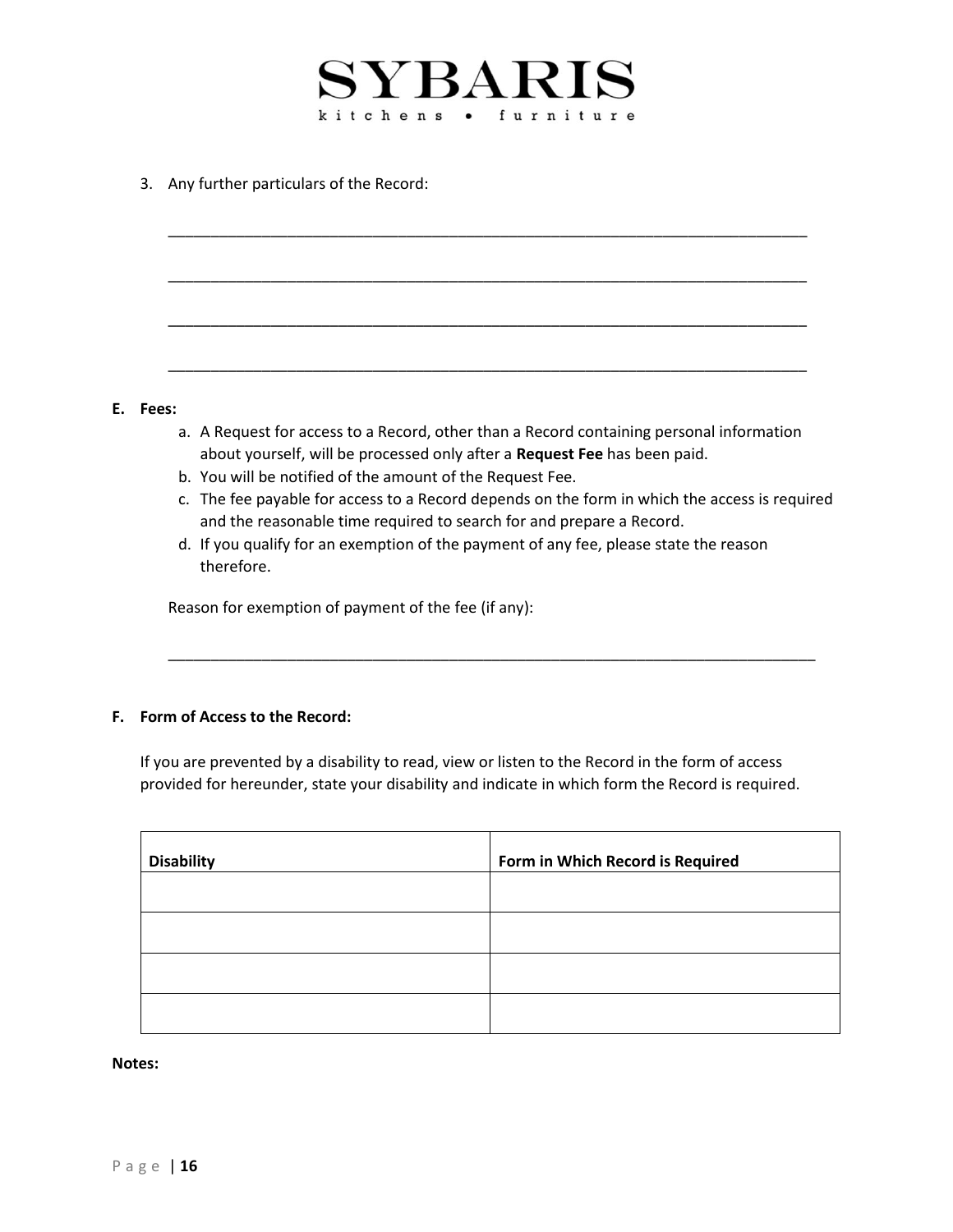- a. Your indication as to the required form of access depends on the form in which the Record is available.
- b. Access in the form requested may be refused in certain circumstances. In such a case you will be informed if access will be granted in another form.
- c. The fee payable for access to the Record, if any, will be determined partly by the form in which access is requested.

| If the Record is in Written or Printed Form                                                      |  |                                                               |                             |  |
|--------------------------------------------------------------------------------------------------|--|---------------------------------------------------------------|-----------------------------|--|
| Copy of Record*                                                                                  |  | Inspection of Record                                          |                             |  |
| If the Record Consists of Visual Images                                                          |  |                                                               |                             |  |
| (This included photographs, slides, video recordings, computer-generated images, sketched, etc.) |  |                                                               |                             |  |
| View the Images                                                                                  |  | Copy of the Images*                                           | Transcription of the Images |  |
| If the Record Consists of Recorded Words or Information Which Can Be Reproduced in Sound         |  |                                                               |                             |  |
| Listen to the Soundtrack                                                                         |  | Transcription of the Soundtrack (written or printed document) |                             |  |
| (digital audio)                                                                                  |  |                                                               |                             |  |
| If the Record is held on Computer or in an Electronic or Machine Readable Form                   |  |                                                               |                             |  |
| Printed Copy of the                                                                              |  | Printed Copy of                                               | Copy of Computer readable   |  |
| Record*                                                                                          |  | <b>Information Derived from</b>                               | $form*$                     |  |
|                                                                                                  |  | the Record*                                                   |                             |  |

Please indicate with an X where applicable

| *If you requested a copy or transcription of a Record (above), do you wish the copy or | Yes | No |
|----------------------------------------------------------------------------------------|-----|----|
| transcription to be posted or couriered to you?                                        |     |    |
| A postal or courier fee is payable by the applicant.                                   |     |    |

## **G. Particulars of Right to be Exercised or Protected:**

If the provided space is inadequate please continue on a separate page and attach it to this form. *The Requestor must sign all the additional pages.*

\_\_\_\_\_\_\_\_\_\_\_\_\_\_\_\_\_\_\_\_\_\_\_\_\_\_\_\_\_\_\_\_\_\_\_\_\_\_\_\_\_\_\_\_\_\_\_\_\_\_\_\_\_\_\_\_\_\_\_\_\_\_\_\_\_\_\_\_\_\_\_\_\_\_\_\_\_

\_\_\_\_\_\_\_\_\_\_\_\_\_\_\_\_\_\_\_\_\_\_\_\_\_\_\_\_\_\_\_\_\_\_\_\_\_\_\_\_\_\_\_\_\_\_\_\_\_\_\_\_\_\_\_\_\_\_\_\_\_\_\_\_\_\_\_\_\_\_\_\_\_\_\_\_\_

\_\_\_\_\_\_\_\_\_\_\_\_\_\_\_\_\_\_\_\_\_\_\_\_\_\_\_\_\_\_\_\_\_\_\_\_\_\_\_\_\_\_\_\_\_\_\_\_\_\_\_\_\_\_\_\_\_\_\_\_\_\_\_\_\_\_\_\_\_\_\_\_\_\_\_\_\_

\_\_\_\_\_\_\_\_\_\_\_\_\_\_\_\_\_\_\_\_\_\_\_\_\_\_\_\_\_\_\_\_\_\_\_\_\_\_\_\_\_\_\_\_\_\_\_\_\_\_\_\_\_\_\_\_\_\_\_\_\_\_\_\_\_\_\_\_\_\_\_\_\_\_\_\_\_

1. Indicate which right is to be exercised or protected:

2. Explain why the requested Record is required for the exercising or protection of the abovementioned right: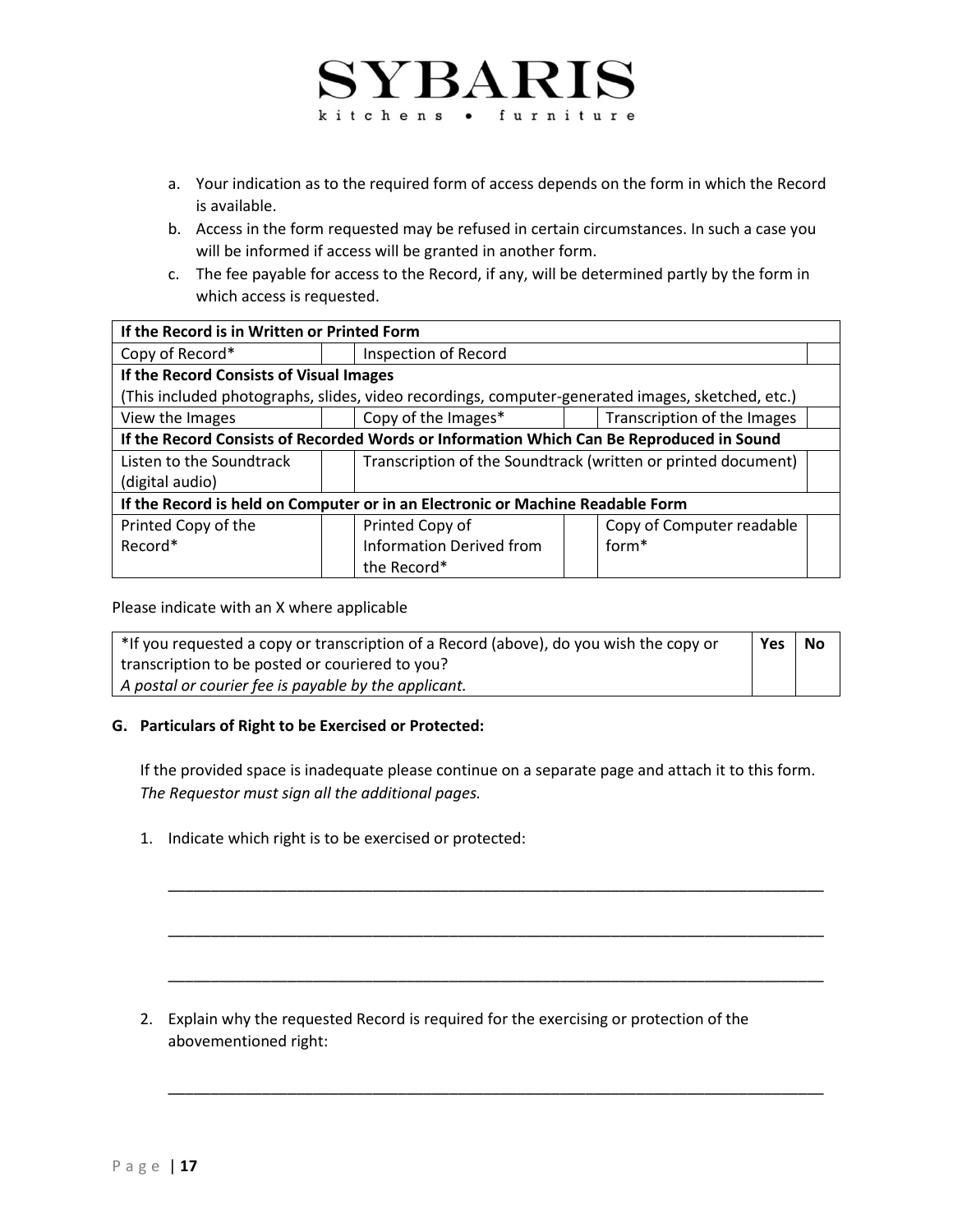\_\_\_\_\_\_\_\_\_\_\_\_\_\_\_\_\_\_\_\_\_\_\_\_\_\_\_\_\_\_\_\_\_\_\_\_\_\_\_\_\_\_\_\_\_\_\_\_\_\_\_\_\_\_\_\_\_\_\_\_\_\_\_\_\_\_\_\_\_\_\_\_\_\_\_\_\_

\_\_\_\_\_\_\_\_\_\_\_\_\_\_\_\_\_\_\_\_\_\_\_\_\_\_\_\_\_\_\_\_\_\_\_\_\_\_\_\_\_\_\_\_\_\_\_\_\_\_\_\_\_\_\_\_\_\_\_\_\_\_\_\_\_\_\_\_\_\_\_\_\_\_\_\_\_

# **H. Notice of Decision Regarding Request for Access:**

You will be notified in writing whether you Request has been approved/denied. If you wish to be informed thereof in another manner, please specify the manner and provide the necessary particulars to enable compliance with your Request.

How would you prefer to be informed of the decision regarding your Request for access to the Record?

\_\_\_\_\_\_\_\_\_\_\_\_\_\_\_\_\_\_\_\_\_\_\_\_\_\_\_\_\_\_\_\_\_\_\_\_\_\_\_\_\_\_\_\_\_\_\_\_\_\_\_\_\_\_\_\_\_\_\_\_\_\_\_\_\_\_\_\_\_\_\_\_\_\_\_\_\_

\_\_\_\_\_\_\_\_\_\_\_\_\_\_\_\_\_\_\_\_\_\_\_\_\_\_\_\_\_\_\_\_\_\_\_\_\_\_\_\_\_\_\_\_\_\_\_\_\_\_\_\_\_\_\_\_\_\_\_\_\_\_\_\_\_\_\_\_\_\_\_\_\_\_\_\_\_

Signed at \_\_\_\_\_\_\_\_\_\_\_\_\_\_\_\_\_\_\_\_\_\_\_ on this \_\_\_\_\_\_\_\_\_\_\_\_\_\_\_\_\_\_ day of \_\_\_\_\_\_\_\_\_\_\_\_\_\_ 20\_\_\_

Signature of Requestor / Person On Whose Behalf Request is Made

\_\_\_\_\_\_\_\_\_\_\_\_\_\_\_\_\_\_\_\_\_\_\_\_\_\_\_\_\_\_\_\_\_\_\_\_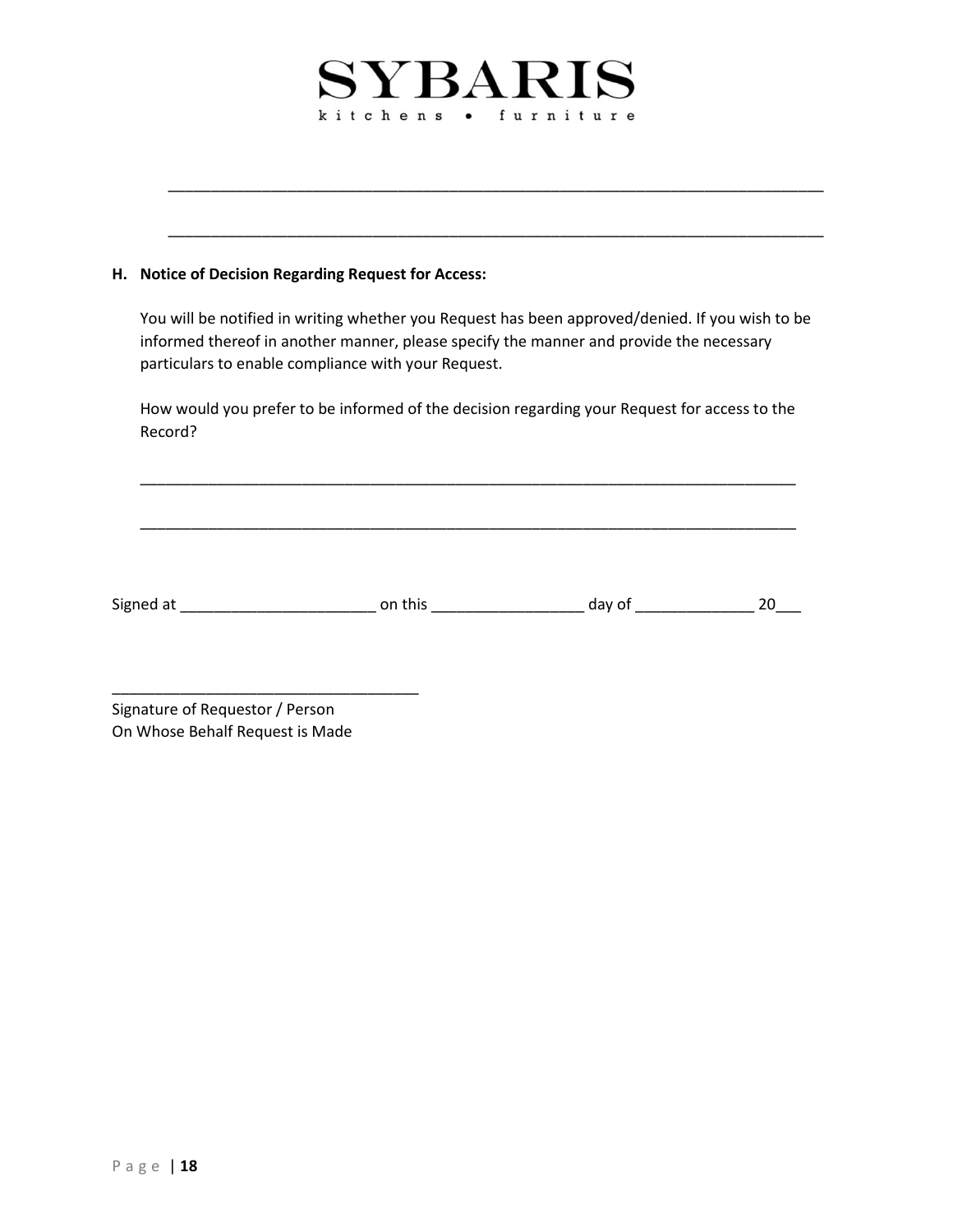#### **ANNEXURE 1**

**Fees Payable**

#### **Request Fees:**

Where a Requestor submits a Request for access to information held by Sybaris Interiors cc on a person other that the Requestor himself/herself, a Request fee in the amount of R50.00 is payable up-front before Sybaris Interiors cc will further process the Request received.

This Request fee may be paid at the time a Request is made, or the person authorized to deal with such Requests on Sybaris Interiors cc behalf may notify the Requestor to pay the Request fee before processing the Request any further. A Requestor may make an application to Court to be exempted from the requirement to pay the Request fee.

If access to a Record/s is granted by Sybaris Interiors cc, the Requestor may be required to pay an access fee for the search for and preparation of the Records and for re-production of the Record/s. The access fees which apply are set out below.

#### **Access Fees:**

An access fee is payable in all instances where a Request for access to information is granted, except in those instances where payment of an access fee is specially excluded in terms of the Act or an exclusion is determined by the Minister in terms of Section 54 (8). Sybaris Interiors cc is entitled to withhold a Record until the required access fees have been paid.

| <b>Access Fees for Reproduction</b>                                     | <b>Fees</b>                                                                                                                  |
|-------------------------------------------------------------------------|------------------------------------------------------------------------------------------------------------------------------|
| For every photocopy or print out of an A4-Size page or part thereof     | R <sub>1.50</sub>                                                                                                            |
| For a digital copy via e-mail                                           | R7.50                                                                                                                        |
| For a digital copy on a computer readable storage device                | R100.00                                                                                                                      |
| A transcription of visual images, for an A4-Size page or part thereof   | R50.00                                                                                                                       |
| For a copy of visual images                                             | R60.00                                                                                                                       |
| A transcription of an audio record, for an A4-Size page or part thereof | R25.00                                                                                                                       |
| For a copy of an audio Record                                           | R30.00                                                                                                                       |
| Search and preparation of the record for disclosure                     | R30.00 per hour or<br>part thereof, excluding<br>the first hour,<br>reasonably required<br>for the search and<br>preparation |
| <b>Request Fees</b>                                                     |                                                                                                                              |

The applicable access fees which will be payable are: